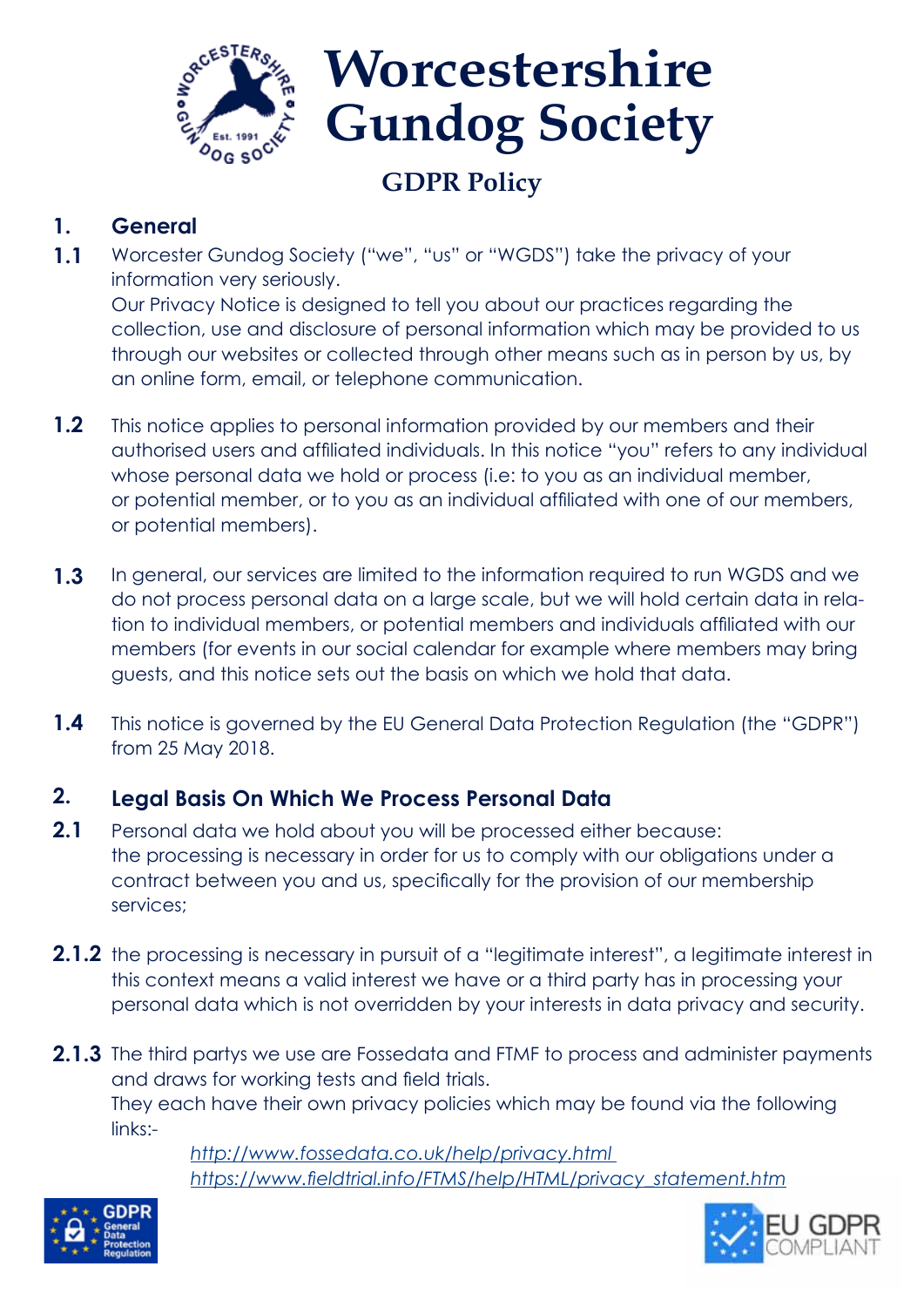

# **Personal Data We Collect 3.**

- We may collect and process the following personal data (information that can be uniquely identified with you) about you: **3.1**
- **3.1.1** for individuals associated with our members we may hold contact information such as names, email addresses, phone numbers, and addresses ("Member Contact Information");
- **3.1.2** for individuals associated with our suppliers and other third parties we interact with we may hold contact information such as names, email addresses, phone numbers, addresses, and job titles and/or specific roles within your organisation ("Third Party Contact Information");
- **3.1.3** a record of any correspondence or communication between you and us and any information we may require from you when you contact us or make and enquiry ("Communication Information");
- 3.1.4 marketing information we may hold about you in order to provide information **3.1.4**about our Society this may include names, email addresses, phone numbers, addresses, ("Marketing Information").
- We will collect information either from you directly. If we do obtain your personal data from a third party your privacy rights under this notice are not affected and you are still able to exercise the rights contained within this notice. **3.2**
- You do not have to supply any personal information to us in practice we may be unable to provide our services to you without personal data (for instance we will need contact information in order to communicate with you). You may withdraw our authority to process your personal data (or request that we restrict our processing) at any time but there are circumstances in which we may need to continue to process personal data (please see below). **3.3**



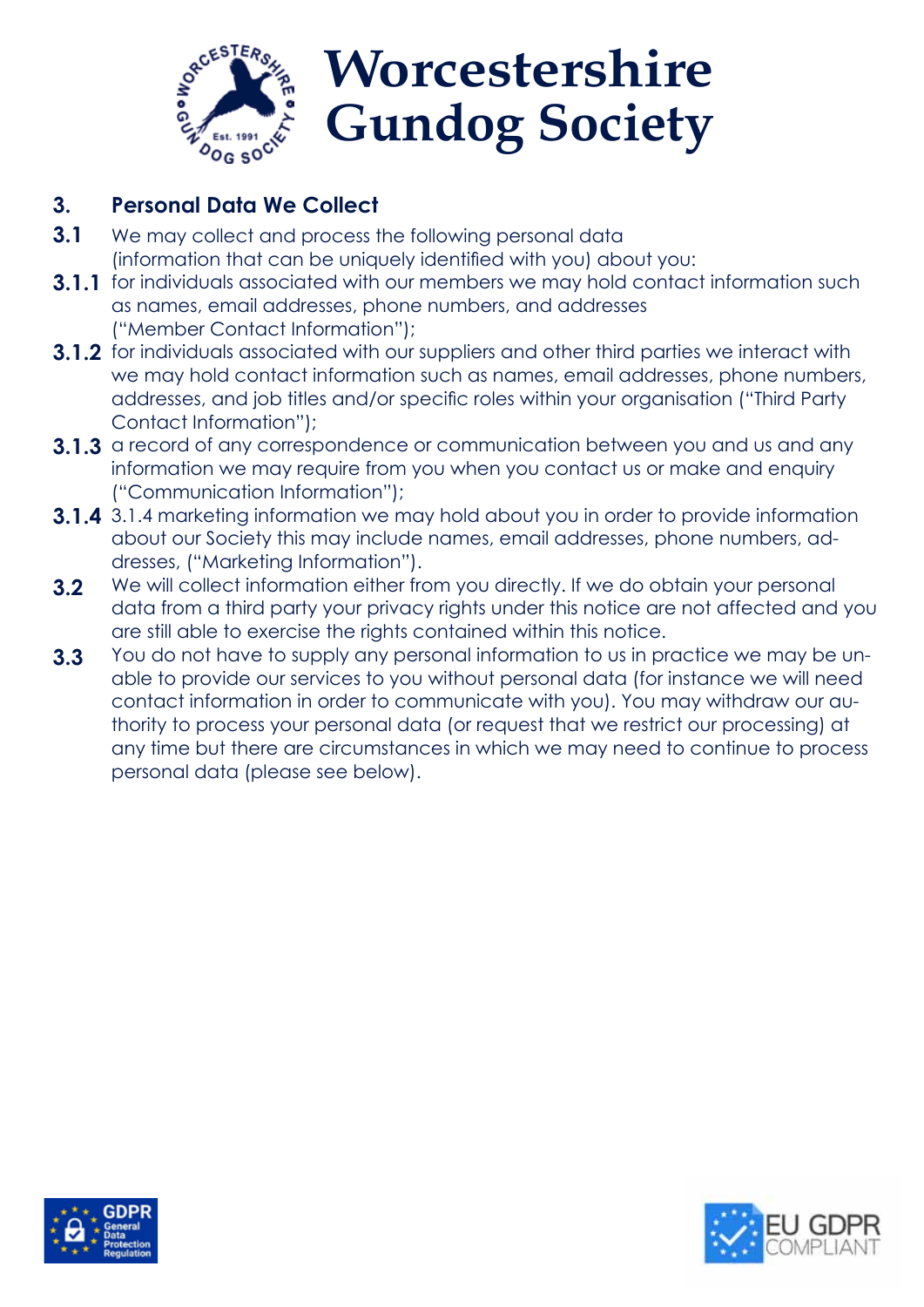

# **4. How We Process Your Personal Data**

# **4.1** Please see the table below, which sets out the manner in which we will process the different types of personal data we hold:

| <b>Purpose/Activity</b>                                                                                                                                                         | <b>Type of Data</b>                                                  | Lawful basis for processing including<br>basis of legitimate interest                                                                                                         |
|---------------------------------------------------------------------------------------------------------------------------------------------------------------------------------|----------------------------------------------------------------------|-------------------------------------------------------------------------------------------------------------------------------------------------------------------------------|
| When we are setting up an account<br>with a member or potential member<br>with whom you are associated or<br>entering into an agreement to provide<br>services to ourmember.    | Member Contact Information<br>Communication Information              | Performance of a contract with you<br>Necessary for our legitimate interests<br>(to establish necessary information<br>about you in order to provide our<br>services)         |
| When we communicate with you as an<br>individual affiliated with our, members,<br>or potential members in order to<br>provide our services to you.                              | Member Contact Information<br>Communication Information              | Performance of a contract with you<br>Necessary for our legitimate interests<br>(in order to deliver our services).                                                           |
| When we enter into an agreement with<br>you or an organisation with which you<br>are connected as a supplier.                                                                   | <b>Third Party Contact Information</b><br>Communication Information. | Performance of a contract with you<br>Necessary for our legitimate interests<br>(in order to deliver our services).                                                           |
| When we communicate with you as an<br>individual affiliated with our supplier or<br>another third party we interact with.                                                       | <b>Third Party Contact Information</b><br>Communication Information. | Performance of a contract with you<br>Necessary for our legitimate interests<br>(in order to deliver our services).                                                           |
| When we communicate with you, or<br>you as an individual affiliated with our<br>members, or potential members, about<br>our services<br>(for instance if you request services). | <b>Member Contact Information</b><br>Communication Information       | Performance of a contract with you<br>Necessary for our legitimate interests<br>(for running our business and to provide<br>you with our Services)                            |
| To manage our relationship with you.                                                                                                                                            | Member Contact Information<br>Communication Information              | Performance of a contract with you<br>Necessary to comply with a legal<br>obligation Necessary for our<br>legitimate interests                                                |
| To administer and protect our business,<br>including maintenance, support,<br>reporting and hosting of data                                                                     | Member Contact Information<br><b>Third Party Contact</b>             | Necessary for our legitimate interests<br>(for running our club, provision of<br>administration services, network<br>security) Necessary to comply with<br>a legal obligation |
| To store your contact information for<br>marketing purposes and sending<br>marketing and other promotional<br>communications to you.                                            | Member Contact Information<br>Marketing Information                  | Necessary for our legitimate interests in<br>promoting our services to members                                                                                                |

For each type of data listed above, definitions are included under clause 3.1.



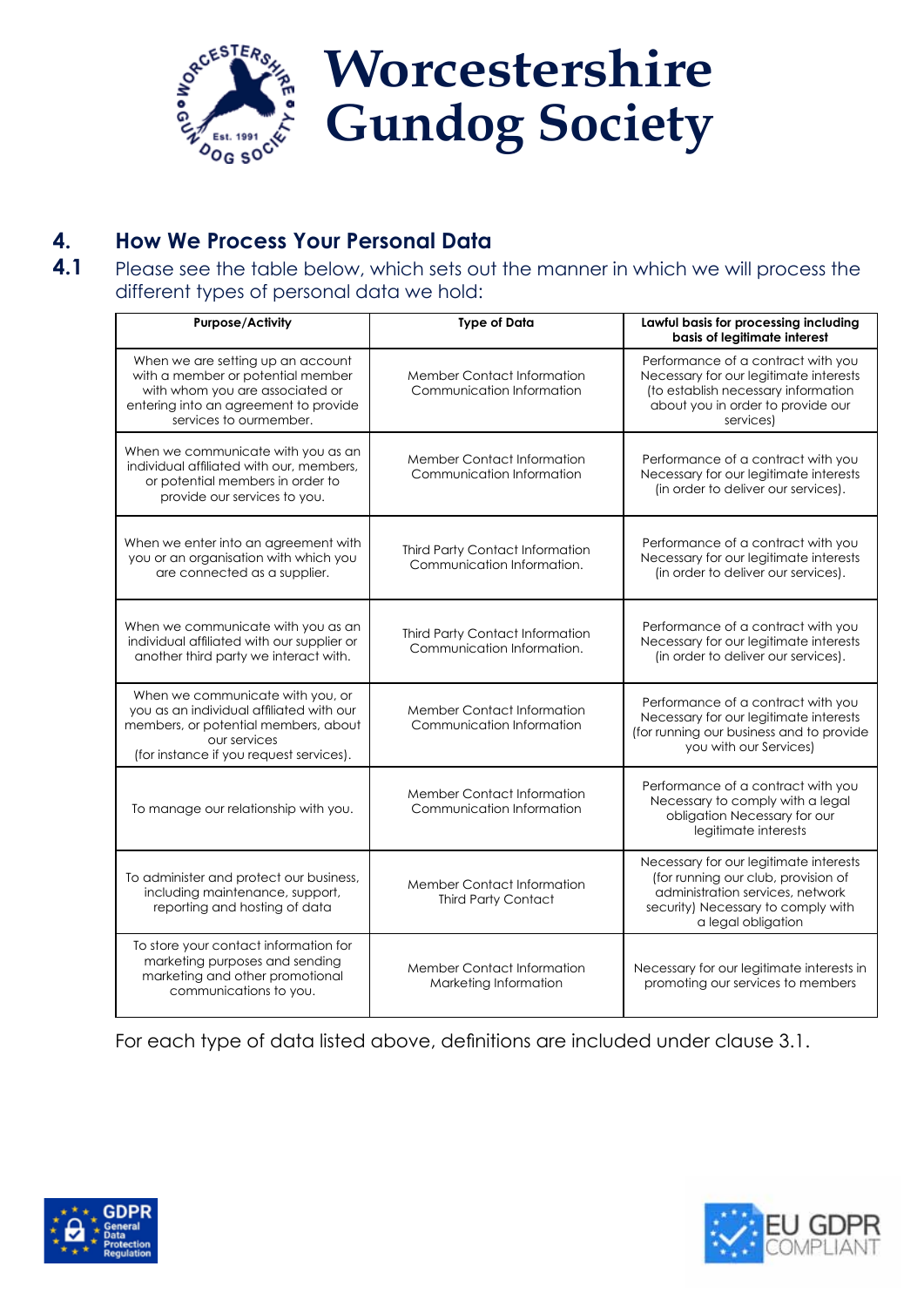

#### **Data Retention 5.**

Our current data retention policy is to delete or destroy (to the extent we are able to) the personal data we hold about you in accordance with the following: **5.1**

| <b>Category of Personal Data</b>                                                   | <b>Duration of Retention</b>                                                             |
|------------------------------------------------------------------------------------|------------------------------------------------------------------------------------------|
| Records relevant for tax authorities (CASC Regs)                                   | 8 years from the end of the year to which the<br>records relate                          |
| Personal data processed in relation to a<br>membership contract between you and us | 3 years from either the end of the contract or the<br>date you last used our membership, |
| Personal data held on file                                                         | 3 years from the last date on which a data<br>subject has interacted with us             |

- For any category of personal data not specifically defined in this notice, and unless otherwise specified by applicable law, the required retention period for any personal data will be deemed to be 3 years from the date of receipt by us of that data. **5.2**
- The retention periods stated in this notice can be prolonged or shortened as may be required (for example, in the event that legal proceedings apply to the data or if there is an on-going investigation into the data). **5.3**
- We review the personal data (and the categories of personal data) we are holding on a regular basis to ensure the data we are holding is still relevant to our business and is accurate. If we discover that certain data we are holding is no longer necessary or accurate, we will take reasonable steps to correct or delete this data as may be required. **5.4**
- If you wish to request that data we hold about you is amended or deleted, please refer to clause 8 below, which explains your privacy rights. **5.5**

#### **Sharing Your Information 6.**

- We do not disclose any information you provide to any third parties other than as follows: **6.1**
- **6.1.1** If we are under a duty to disclose or share your personal data in order to comply with any legal obligation (for example, if required to do so by a court order or for the purposes of prevention of fraud or other crime);
- **6.1.2** In order to enforce any rules or agreements for our memberships that may apply;

To protect our rights, property and safety, or the rights, property and safety of our **6.1.3** users or any other third parties.

Other than as set out above, we shall not disclose any of your personal information **6.1.4**unless you give us permission to do so.



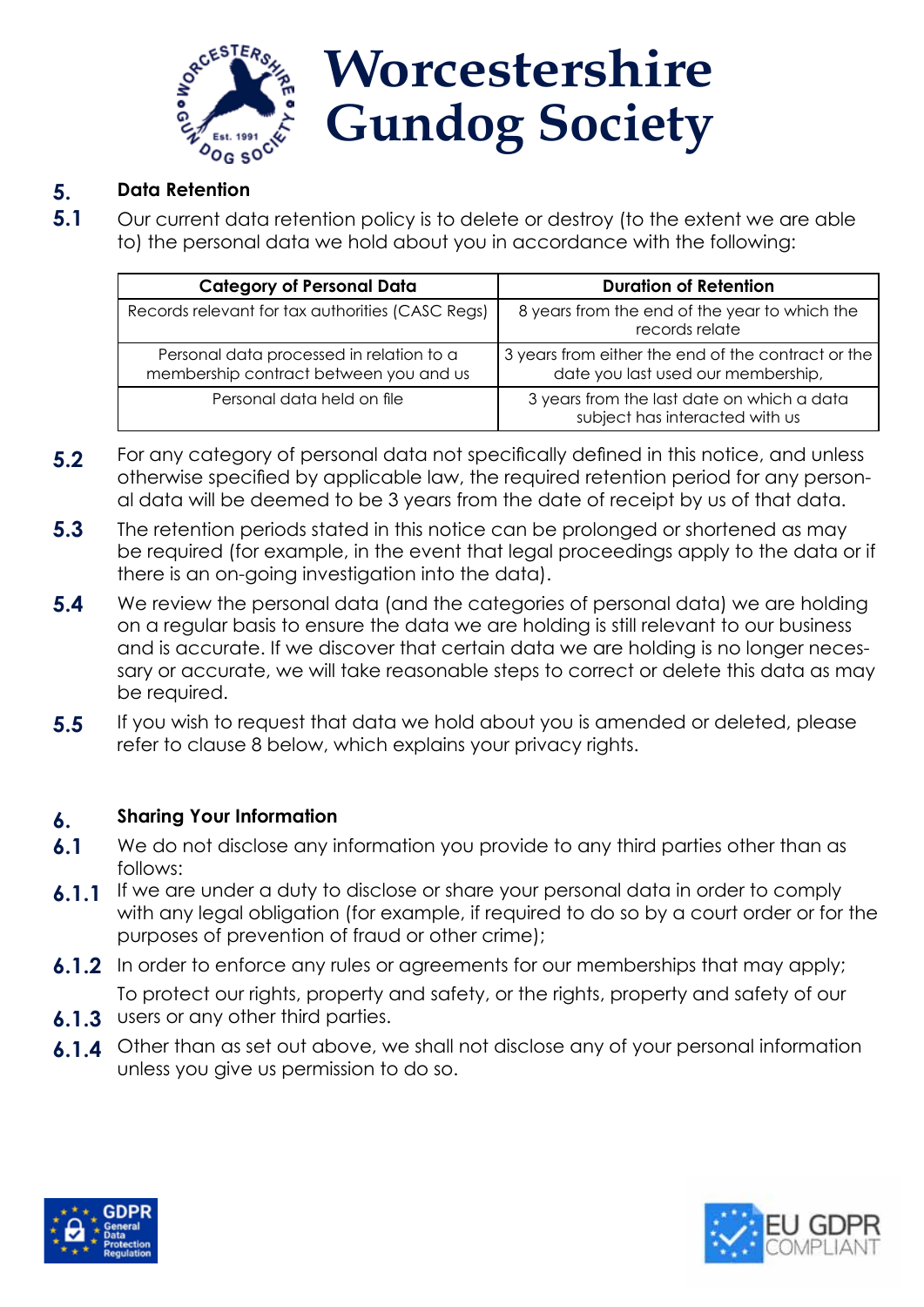

#### **Security 7.**

We will take all reasonable steps to ensure that appropriate technical and organisational measures are carried out in order to safeguard the information we collect from you and protect against unlawful access and accidental loss or damage. **7.1**

These measures may include (as necessary):

- **7.1.1** Protecting our servers with software firewalls in the case of private computers used to run the Society;
- **7.1.2** Locating our data processing storage facilities in secure locations (see Fossedata/ FTMF);
- **7.1.3** When necessary, disposing of or deleting your data so it is done so securely;
- Backing up and encrypting all data we hold. **7.1.4**
- We will ensure that our data processors are aware of their privacy and data security obligations. We will take reasonable steps to ensure that the employees of third parties working on our behalf are aware of their privacy and data security obligations. (Fossedata/ FTMF) **7.2**
- This notice and our procedures for handling personal data will be reviewed as necessary. **7.3**
- Unfortunately, the transmission of information via the internet is not completely secure. Although we will do our best to protect your personal data, we cannot guarantee the security of your data transmitted to the Site; any transmission is at your own risk. Once we have received your information, we will use the strict procedures and security features referred to in this clause to try to prevent unauthorised access. **7.4**



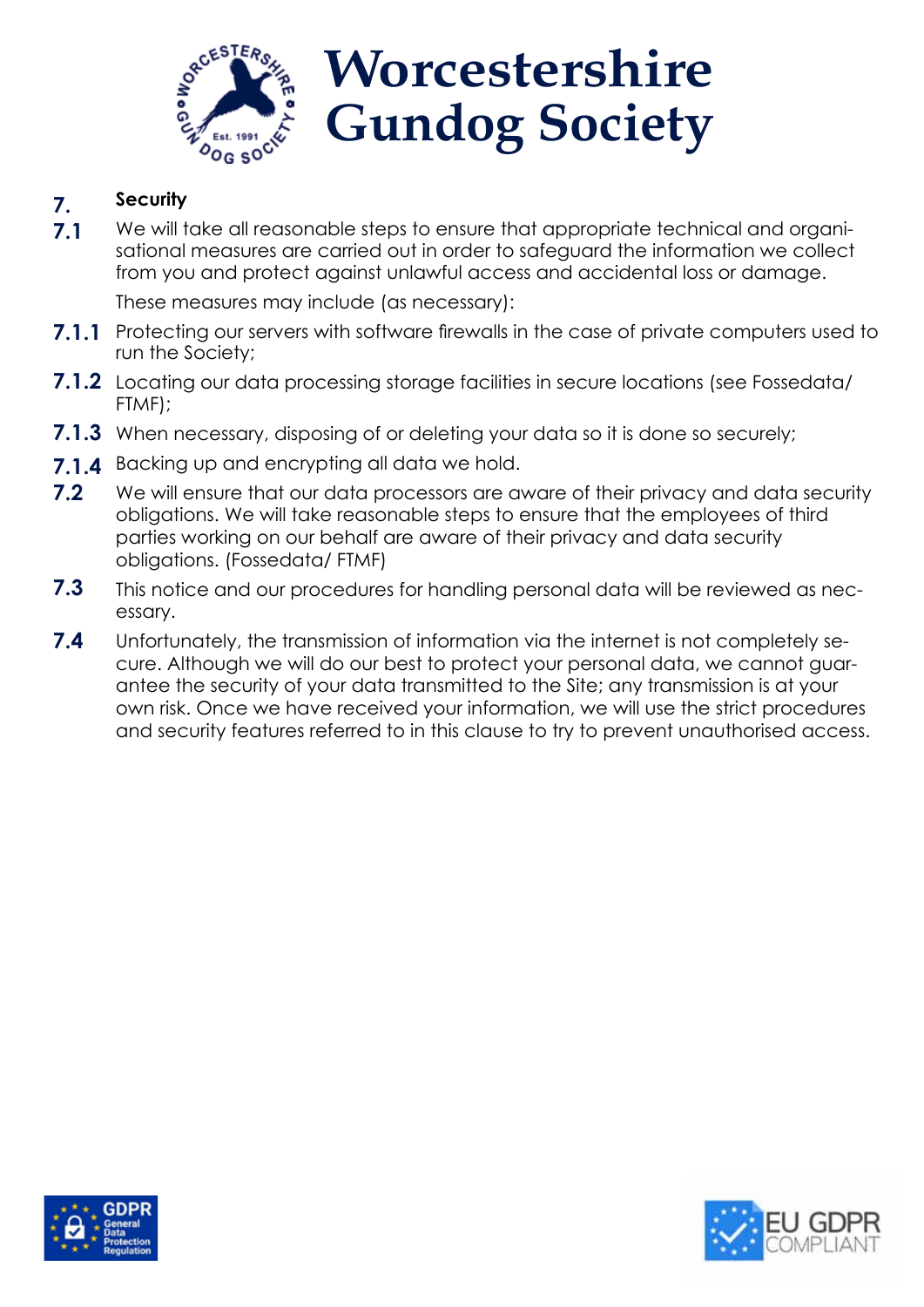

#### **8. Your privacy rights**

**8.1** The GDPR gives you the following rights in respect of personal data we hold about you:

| The Right to be Informed                                              | You have a right to know about our personal data protection and data process-<br>ing activities, details of which are contained in this notice.                                                                                                                                                                                                                                                                                                                                                                                                                                                                                                   |
|-----------------------------------------------------------------------|---------------------------------------------------------------------------------------------------------------------------------------------------------------------------------------------------------------------------------------------------------------------------------------------------------------------------------------------------------------------------------------------------------------------------------------------------------------------------------------------------------------------------------------------------------------------------------------------------------------------------------------------------|
| The Rght of Access                                                    | You can make what is known as a Subject Access Request ("SAR") to request<br>information about the personal data we hold about you (free of charge, save<br>for reasonable expenses for repeat requests). If you wish to make a SAR please<br>contact us as described below.                                                                                                                                                                                                                                                                                                                                                                      |
| The Rght to Correction                                                | Please inform us if information we hold about you is incomplete or inaccurate in<br>any way and we will update our records as soon as possible, but in any event<br>within one month. We will take reasonable steps to communicate the change to<br>any third parties to whom we have passed the same information.                                                                                                                                                                                                                                                                                                                                |
| The Right to Erasure<br>(right to be forgotten')                      | Please notify us if you no longer wish us to hold personal data about you (al-<br>though in practice it is not possible to provide our services without holding your<br>personal data and we may need to keep your data in some circumstances).<br>Unless we have reasonable grounds to refuse the erasure, on receipt of such a<br>request we will securely delete the personal data in question within one month.<br>The data may continue to exist in certain backup, but we will take steps to ensure<br>that it will not be accessible. We will communicate the erasure to any third parties<br>to whom we have passed the same information. |
| The Right to Restrict<br>Processing                                   | You can request that we no longer process your personal data in certain ways,<br>whilst not requiring us to delete the same data. However again, some of our<br>Services will not be available if processing is restricted.                                                                                                                                                                                                                                                                                                                                                                                                                       |
| The Right to<br>Data Portability                                      | You have right to receive copies of personal data we hold about you in a com-<br>monly used and easily storable format (please let us know a format which suits<br>you). You may also request that we transfer your personal data directly to third<br>party (where technically possible).                                                                                                                                                                                                                                                                                                                                                        |
| The Right to Object                                                   | Unless we have overriding legitimate grounds for such processing, you<br>may object to us using your personal data for direct marketing purposes<br>or for research or statistical purposes. Please notify your objection to us<br>and we will gladly cease such processing.<br>(we don't do this anyway but it's a standard clause)                                                                                                                                                                                                                                                                                                              |
| Rights with respect to<br>automated decision-<br>making and profiling | You have a right not to be subject to automated decision-making<br>(including profiling) when those decisions have a legal<br>(or similarly significant effect) on you. You are not entitled to this right<br>when the automated processing is necessary for us to perform<br>our obligations under a membership contract with you,<br>it is permitted by law, or if you have given yourexplicit consent.                                                                                                                                                                                                                                         |
| Right to withdraw<br>consent                                          | If we are relying on your consent as the basis on which we are processing<br>your personal data, you have the right to withdraw your consent at any<br>time. Even if you have not expressly given your consent to our processing,<br>you also have the right to object (seeabove).                                                                                                                                                                                                                                                                                                                                                                |

- All SARs and other requests or notifications in respect of your above rights must be sent to us in writing to The Data Protection Officer, The Old Barn, Pontshill, Ross-On-Wye. HR9 5SX **8.2**
- We will endeavour to comply with such requests as soon as possible but in any event we will comply within one month of receipt (unless a longer period of time to respond is reasonable by virtue of the complexity or number of your requests). **8.3**